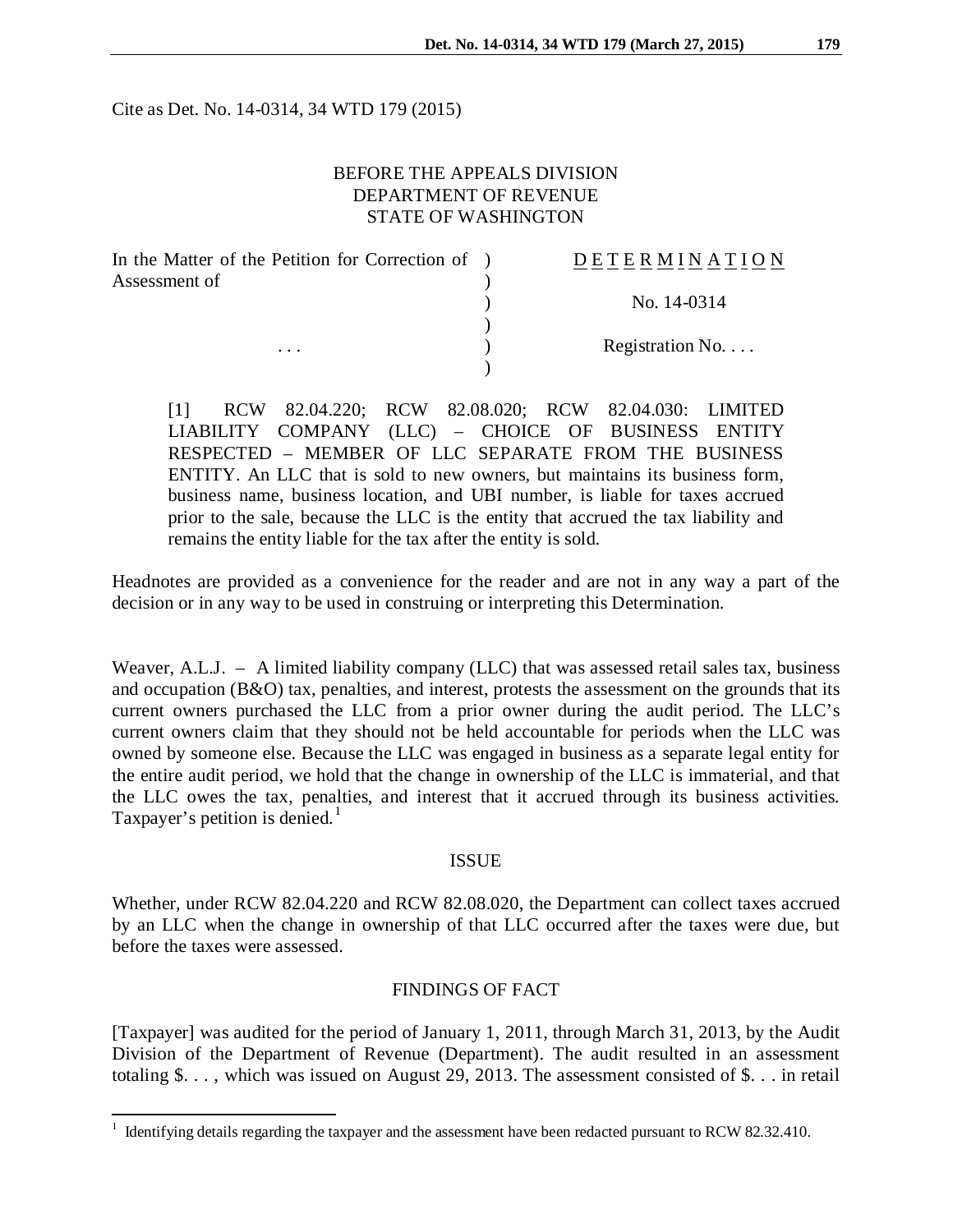sales tax, \$. . . in retailing business and occupation (B&O) tax, \$. . . in service and other activities B&O tax, \$. . . in use tax, a credit of \$. . . in syrup tax, interest of \$. . . , and a 5% assessment penalty of \$. . . .

On appeal, the Taxpayer's sole argument is that its current owners bought the business on January 24, 2012. After the ownership change, Taxpayer continued operating under the same business name, at the same business location, and under the same UBI number. Taxpayer takes the position that any taxes owed for periods prior to the ownership change are rightfully owed by Taxpayer's prior owner. On appeal, Taxpayer argues that because the current owner was not made aware of its tax liability until after the owner purchased the business, it is unfair for the Department to collect from Taxpayer, instead of the prior owner.

#### ANALYSIS

Washington imposes a business and occupation tax "for the act or privilege of engaging in business" in this state. RCW 82.04.220. Washington also imposes a retail sales tax on each retail sale in this state. RCW 82.08.020. If the seller fails to collect the tax, the seller must pay the tax to the Department. Taxpayer was formed as a limited liability company (LLC). An LLC is a separate entity or "person," under the law, from the persons or entities which comprise its membership. RCW 25.15.070(2)(c); RCW 82.04.030. Washington courts and the Department generally will respect [an individual's] choice of business entity. *See, e.g.,* Det. No. 05-0200, 25 WTD 12 (2006)....

In this case, there is no dispute that Taxpayer was the business entity engaged in business in this state and is therefore liable for B&O tax on the gross income of its business. *See* RCW 82.04.080. There is also no dispute that Taxpayer was the business entity that sold goods in this state and is therefore liable for retail sales tax on the sale of those goods. *See* RCW 82.08.050. Finally, there is no dispute that Taxpayer was the business entity to whom the assessment of retail sales tax and B&O taxes was issued. Taxpayer operated in its current form, under its current business name, in its current location, and under its current UBI number, for the entire audit period.

Taxpayer's appeal is based on the [perceived] unfairness of taxing it for periods prior to when it was sold to its current owners. But it is immaterial who owned Taxpayer and that Taxpayer's ownership structure may have changed. Taxpayer was the entity that accrued the tax liability at issue in this case and Taxpayer is therefore the party liable for that liability.<sup>[2](#page-1-0)</sup>

Taxpayer has raised no legal argument why it should not be held liable for taxes, penalties, and interest that it accrued in the course of its operations. Having found that the ownership structure of Taxpayer is immaterial for purposes of determining whether Taxpayer is liable for taxes accrued as a result of its own business operation, we sustain the assessment.

 $\overline{a}$ 

<span id="page-1-0"></span> $2$  Alternatively, even if the Taxpayer was a successor business after the ownership change, it would still owe the tax. *See* RCW 82.32.140; Det. No. 05-0313, 26 WTD 27 (2007). On these facts, however, we find that Taxpayer is not a successor, but was, itself, engaged in business during the entire audit period.